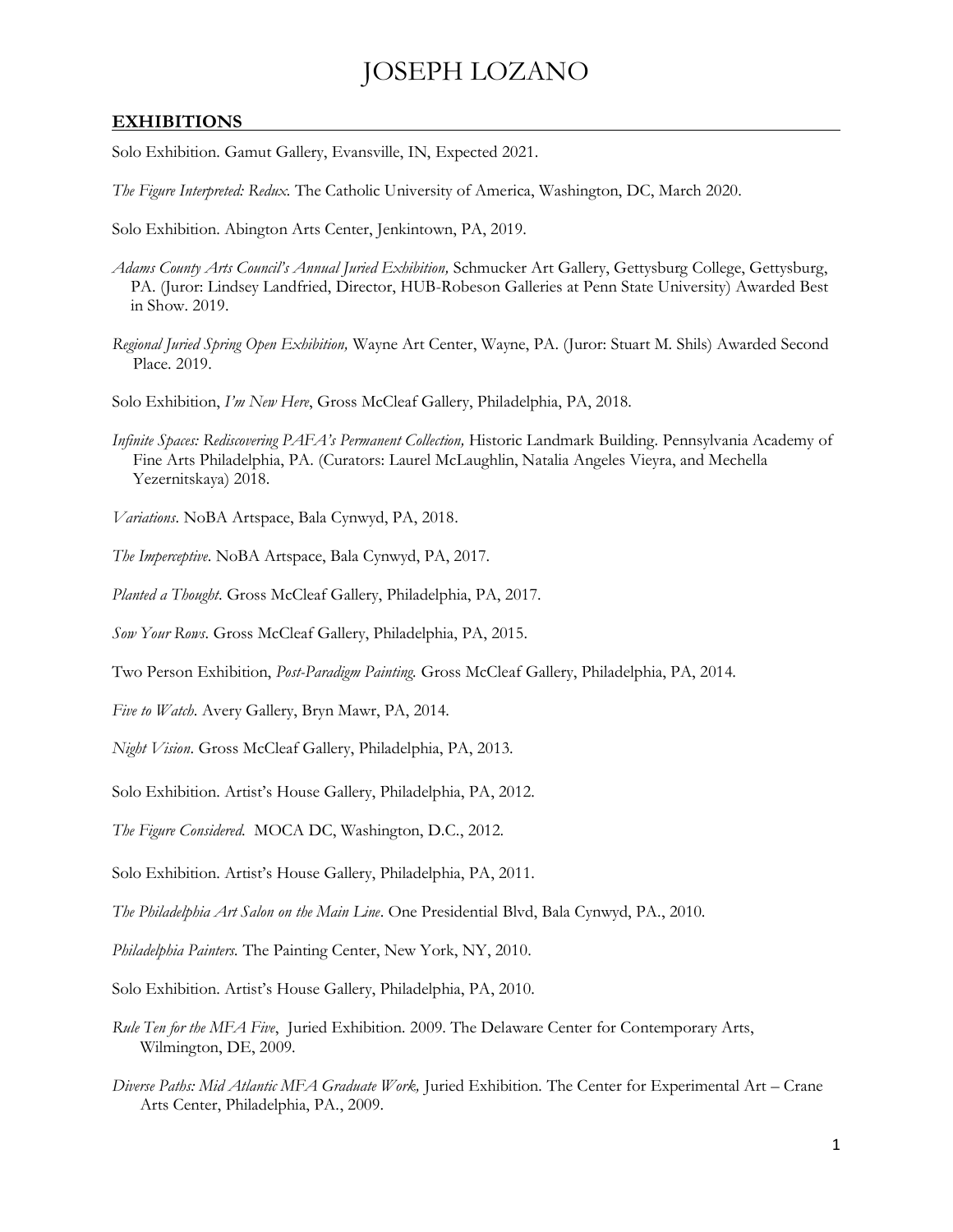# JOSEPH LOZANO

*Disegno,* Juried Traveling Exhibition*.* Princeton, Princeton, NJ; MICA, Baltimore, MD; Kansas City Art Institute, Kansas City, MO; PAFA, Philadelphia, PA., 2007.

Solo Exhibition. Artist's House Gallery, Philadelphia, PA, 2009.

- M.F.A. Exhibition, *The Sea Above*. Samuel M.V. Hamilton Building, Pennsylvania Academy of Fine Arts, Philadelphia, PA., 2009.
- Annual Student Exhibition*.* Samuel M.V. Hamilton Building, Pennsylvania Academy of Fine Arts, Philadelphia, PA., 2007.

*Tim Rollins and the Kids of Survival*, Group Exhibition. New York, NY, 2002, 2003.

### **PUBLICATIONS AND PRESENTATIONS**

Lozano, Joseph. A Wake with Nine Shades – by Jennifer Sperry Steinorth. Cover. 2019 Lozano, Joseph. Art New England Artist-Faculty Lecture. Bennington College, Bennington, VT., 2019. Lozano, Joseph. Slice Magazine. Issue 24 Featured Artist. 2019 Lozano, Joseph. "Coffee Break" Artist Lecture. Abington Art Center, Abington, PA., 2019. Lozano, Joseph. Artist in Residence Lecture, Vermont Studio Center, Johnson, VT., 2018. Lozano, Joseph. Artist in Residence Lecture, Jasper Studios, Philadelphia, PA., 2018. Lozano, Joseph. Promotional Materials. PAFA Open Studio Night. 2012. Lozano, Joseph. "The Career of an Artist" Artist Lecture. Souderton High School. Souderton, PA., 2012. Lozano, Joseph. Review of Annual Solo Exhibition. Philadelphia Inquirer, February 19, 2010. Lozano, Joseph. "PAFA View Book." 2012 Page 3. 2008. Lozano, Joseph. Poster and Promotional Materials. PAFA Annual Student Exhibition. 2008. Lozano, Joseph. "Drawing Basis: Student and Faculty Work from PAFA." American Artist Drawing Magazine. Spring 2008.

#### **PUBLIC COLLECTIONS**

Pennsylvania Academy of Fine Arts Museum, Philadelphia, PA

#### **CURATION**

*Intimacy and Abnegation,* Traveling Group Exhibition, NoBA Artspace, Bala Cynwyd, PA, 2018. *Intimacy and Abnegation,* Traveling Group Exhibition, New Boone Gallery, Philadelphia, PA, 2017. *Trust Us,* Group Exhibition. Co-Curated with PJ Smalley. Trust Gallery, Philadelphia, PA, 2012.

#### **HONORS AND RESIDENCIES**

| Vermont Studio Center, Wolf Kahn & Emily Mason Painting Fellowship         | October 2018      |
|----------------------------------------------------------------------------|-------------------|
| Jasper Studios, Artist in Residence                                        | July-October 2018 |
| PAFA Museum Permanent Collection J.M.C. Purchase Prize, \$3K               | <b>May 2009</b>   |
| Fourth Wall Panel Review Prize, DE Center for Contemporary Arts Nomination | March 2009        |
| Women's Board European Travel Scholarship, \$15K                           | May 2007          |
| Samuel David Memorial Prize for Cast Drawing (Upper Level)                 | May 2007          |
| Thouron Prize                                                              | May 2007          |
| Artists' House Gallery Award                                               | May 2007          |
| Arthur De Costa Painting Prize                                             | May 2007          |